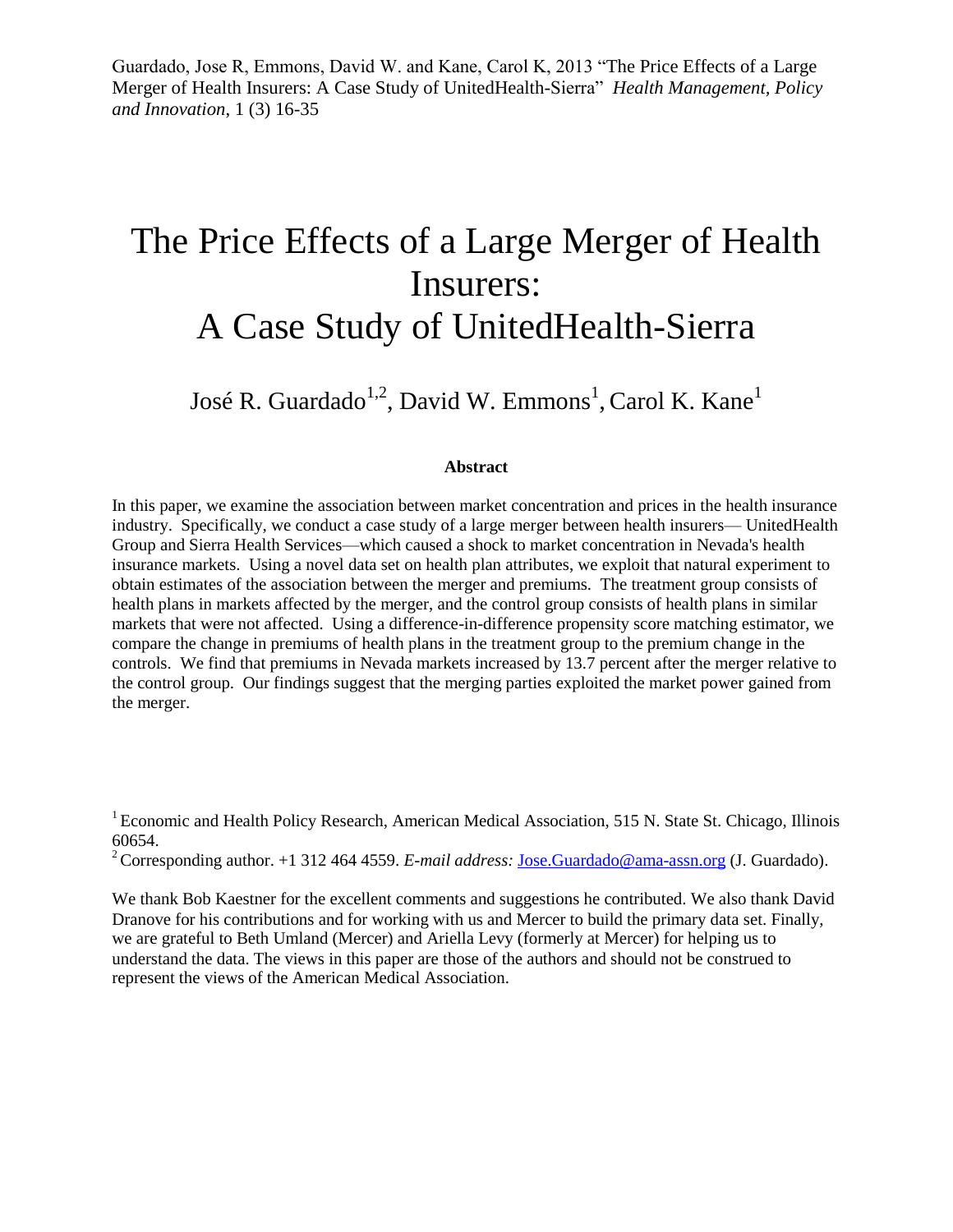## **1. Introduction**

It is well known that the price of health insurance in the U.S. has been going up. Average annual premiums increased by 113 percent over the last decade, reaching \$15,073 for commercial family coverage in 2011 (Kaiser and HRET, 2011). Coincident with this trend, concentration in health insurance markets has also increased (American Medical Association 2012; Dafny, Duggan and Ramanarayanan 2012; Robinson 2004). In many markets, this was the result of consolidation among health insurers. There is evidence that health insurance markets are highly concentrated; however, evidence of the impact of such concentration on premiums is largely anecdotal or descriptive (e.g., Robinson 2004). There is a need for more systematic evidence on the premium effects of health insurance market concentration. In this paper, we provide such evidence from a case study of the merger between UnitedHealth Group (United) and Sierra Health Services (Sierra). We find a large increase in health plan premiums in the wake of the merger.

Our findings are relevant to antitrust policy, which seeks to protect consumers by blocking mergers between firms that would allow them to exercise market power. The critical question is whether mergers would harm or benefit consumers. Under the Hart-Scott-Rodino Act, mergers valued at more than \$66 million must generally be reviewed by the Department of Justice (DOJ) or Federal Trade Commission (FTC). One of these agencies then evaluates whether a merger would be anti-competitive, and may challenge in the courts mergers that would expand or allow the exercise of market power (increase prices). The antitrust agencies face large numbers of mergers and acquisitions, must *predict* the effects of the merger on market competition in a short period of time, and they have to do this with scarce time and resources. Consequently, some approved mergers may harm consumers, while some blocked mergers may have been beneficial.

In theory, the effect of higher market concentration on insurance premiums is ambiguous. Economic theory predicts that higher concentration can facilitate health insurers' exercise of market power in the output market and thereby lead to higher premiums (Waterson 1984; Wholey, Feldman and Christianson 1995). But higher concentration can also increase insurer bargaining power in input markets (e.g., hospital and physician services), and to the extent their output market is competitive, the merging parties would pass the savings onto consumers as lower premiums. Finally, mergers may create efficiency gains (e.g., economies of scale) that may also lead to lower premiums. Hence, the effect of higher market concentration on premiums is an empirical question.

There is a paucity of research on this question, owing in part to a dearth of publicly-available data on private health insurance plans. In this paper, we use a novel data set built by the benefits consulting firm Mercer Health & Benefits LLC (Mercer) that contains a rich set of information on the characteristics of private health insurance plans, including premiums and plan design.

Another reason for the paucity of research is that it is difficult to overcome the problem of endogeneity between market structure and prices. To our knowledge, there is only one study of the health insurance industry that adequately addressed this issue (Dafny et al. 2012). Using a private data set on health plan information, Dafny et al. (2012) use an instrumental variables (IV) strategy using the 1998 merger between two large insurers, Aetna and Prudential. The merger had differential effects on the HHI across markets, rendering it a valid instrument for the HHI. Dafny et al. (2012) found an average increase in premiums of 7 percent between 1998 and 2006.

Our study differs from Dafny et al. (2012) in several ways. First, we use different data. Second, whereas Dafny et al. (2012) analyze both fully and self-insured arrangements, we study the fully insured market i.e., the insurers bear the risk. Third, because small employers are more likely than large employers to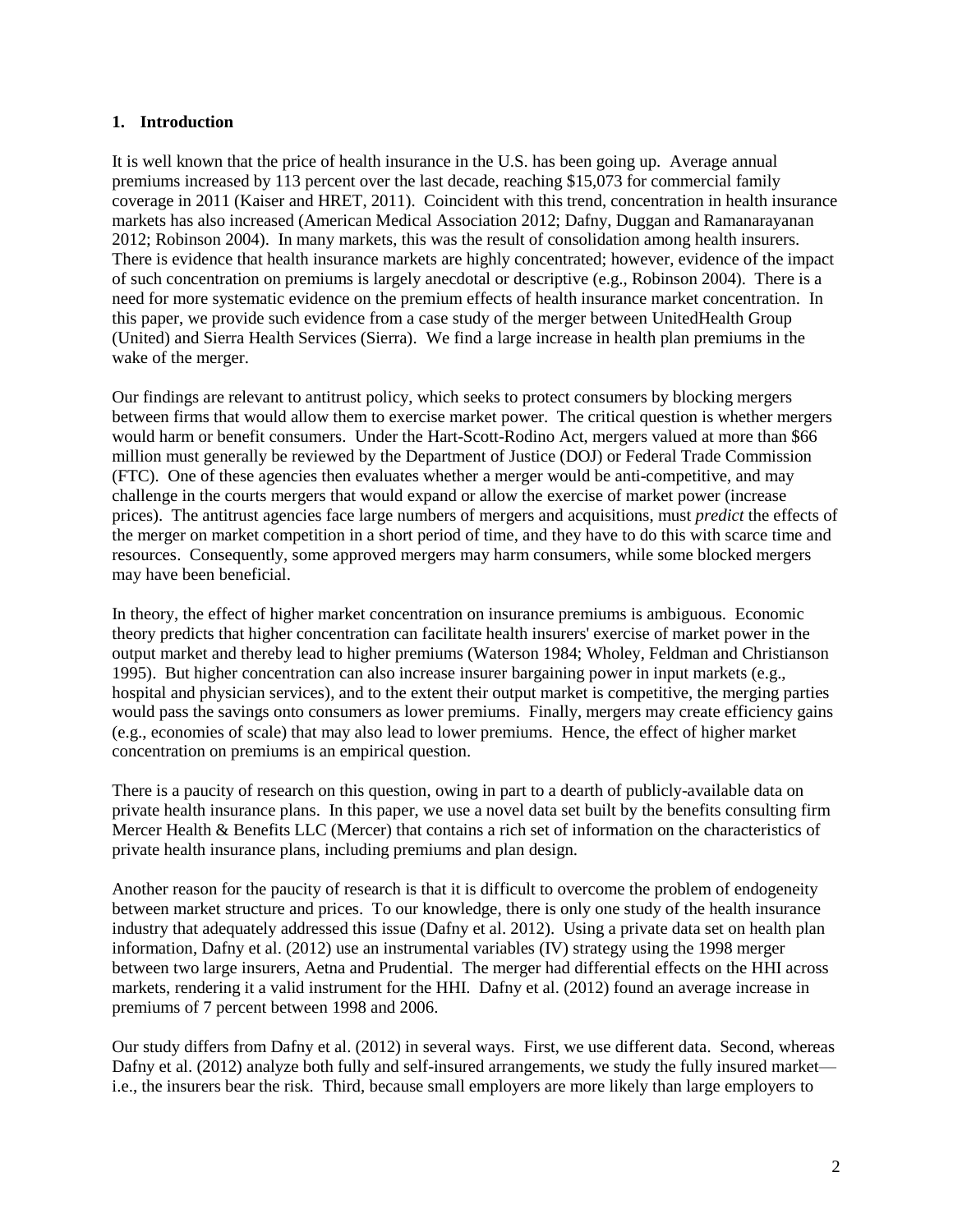fully insure, our analysis mostly focuses on the former. In contrast, Dafny et al. (2012) is based on large employers. Finally, we take a different empirical approach.<sup>1</sup>

We conduct a case study of a large merger between United and Sierra, and use the merger as a natural experiment (Ashenfelter, Hosken and Weinberg 2013; Ashenfelter and Hosken 2010; Simpson and Taylor 2008). This study is in the spirit of a recent series of FTC retrospective studies of hospital mergers.<sup>2</sup> Our empirical analysis assumes the merger is an external shock to market concentration (conditional on the covariates). We estimate the merger's effect on health plan premiums using a local linear difference-indifferences (DID) propensity score matching estimator (Heckman, Ichimura and Todd 1997; Heckman, Ichimura, Smith and Todd 1998). The treatment markets are metropolitan areas<sup>3</sup> that were affected by the merger and the control markets are areas that were not affected. We assess the change in premiums in the treatment markets and compare it to the change in premiums in the control markets.

The rest of the paper is organized as follows. The next section provides background on the United-Sierra merger. Section 3 presents our research design and methods. The data are described in Section 4, followed by the results in Section 5. We conduct sensitivity analyses in Section 6. Section 7 concludes.

## **2. The United-Sierra Merger**

 $\overline{a}$ 

To identify candidate mergers, we used the 2007 to 2010 editions of the *Health Care Acquisition Reports* corresponding to the years of our Mercer data.<sup>4</sup> We looked for mergers with the potential to facilitate the exercise of market power by the merging insurers. Accordingly, we looked for transactions in which both parties had relatively large commercial enrollments in the same metropolitan areas (we assume metropolitan areas approximate health insurance markets). Second, we identified markets where both merging parties had a meaningful presence to ensure the merger would cause a large change in concentration, as measured by the Herfindahl-Hirschman Index (HHI). Finally, we excluded mergers where there were other reasons for changes in market concentration. These restrictions resulted in the selection of a recent merger between United and Sierra.<sup>5</sup> We discuss the merger and its empirical implications in turn.

United and Sierra merged in 2008. Prior to the merger, there were 5 health insurers with market shares of at least 5 percent in the state of Nevada. Sierra and United had the first and third highest shares, respectively, and WellPoint, Inc. had the second. After the merger, the combined firm became the largest insurer in that state.

<sup>&</sup>lt;sup>1</sup> We could not implement an IV strategy because, although there were mergers that occurred during our data period, none met the necessary criteria to be a valid instrument.

<sup>&</sup>lt;sup>2</sup> See Federal Trade Commission website at [http://www.ftc.gov/bc/healthcare/research/behealthcare.htm.](http://www.ftc.gov/bc/healthcare/research/behealthcare.htm) In addition to providing a list of several retrospective studies of mergers, the FTC also notes that, "Several FTC staff hospital merger retrospective analyses are published in a special hospital merger retrospective issue of the International Journal of the Economics of Business, 18(1), April 2011."

 $3$  See Section 4 in the Appendix for a definition of the metropolitan areas. For convenience, metropolitan areas may be referred to as MSAs (metropolitan statistical areas) throughout the paper.

<sup>&</sup>lt;sup>4</sup> These reports are published by Irving Levin Associates, Inc. and report mergers and acquisitions announced in the health care industry in the previous year.

<sup>&</sup>lt;sup>5</sup> There were four mergers that at the outset appeared to be suitable for an empirical analysis, but we had to rule them out because they did not meet all the inclusion criteria. We expected that a 2007 merger between Blue Cross Blue Shield of Michigan and M-Care might have affected premiums in Ann Arbor, Michigan, but we did not have the requisite data. The three other mergers involved insurers' whose market shares turned out too small for us to expect to find an effect on premiums. Those mergers were between United and Pacificare (2005), Group Health Incorporated (GHI) and Health Insurance Plan of New York (HIP) (2006) and Cigna and Great West (2008).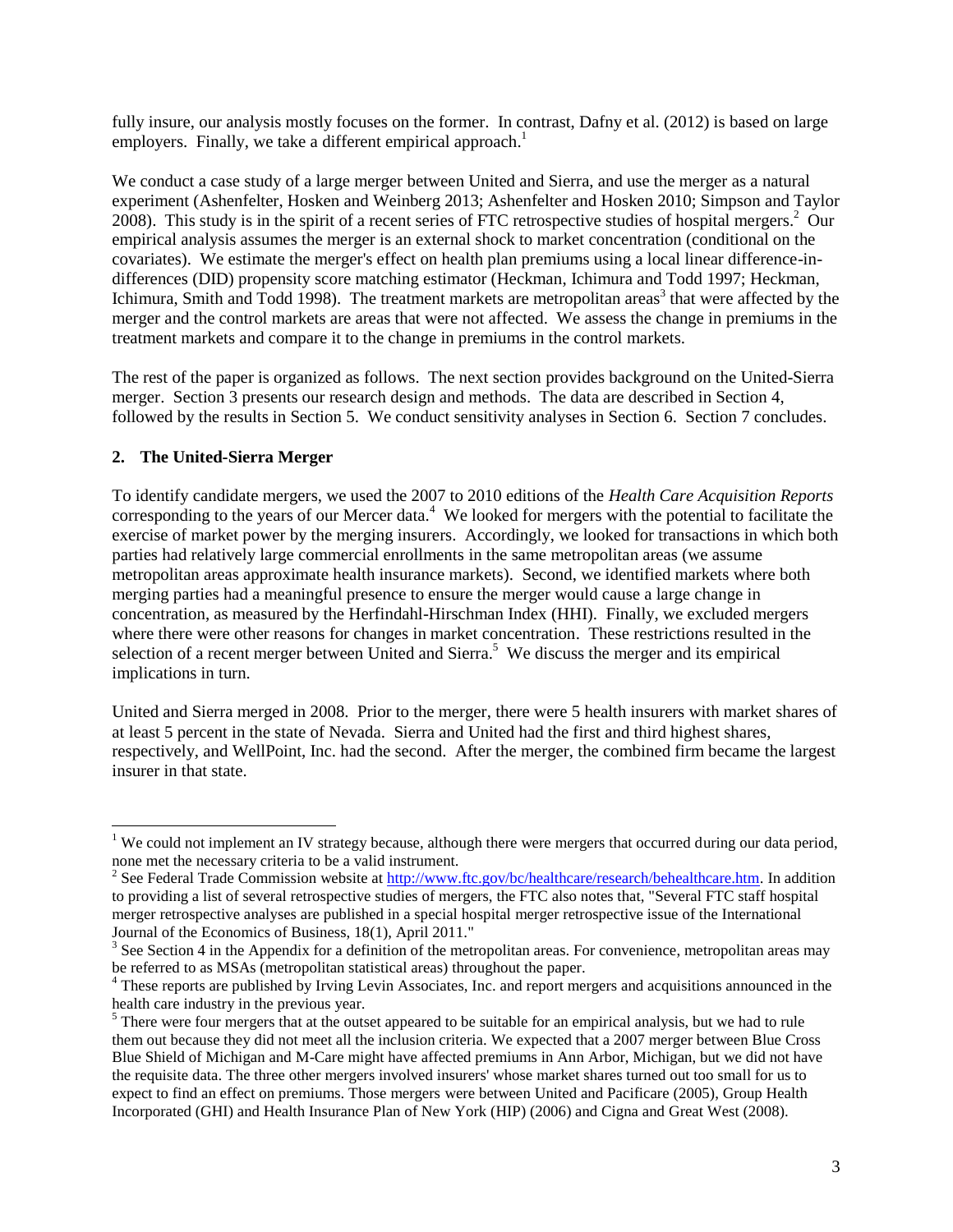## **3. Research Design and Methods**

Key geographic markets affected by the merger were the Las Vegas and Reno metropolitan areas (treatment markets). Table 1 shows that both markets were already concentrated prior to the merger and that they would experience large HHI increases (1140 points and 651 points) after the merger—leaving the market "highly concentrated," as defined by the DOJ/FTC (HHI>2500). These are precisely the ingredients the antitrust agencies look for in presuming mergers to be likely to enhance market power.

Our objective is to obtain estimates of the association between the United-Sierra merger and premiums. We examine the change in premiums in the treatment markets between 2008 and 2009. However, the merger may not be a random event so one cannot infer that the change in premiums was *caused* by the merger. There could have been other shocks to supply and demand for health insurance unrelated to but coincident with the merger. Thus, a simple pre-post comparison of premiums could be biased.

We developed our empirical strategy in an effort to bolster the assumption that, conditional on observed characteristics, the merger is exogenous. We use a local linear difference-in-differences (DID) propensity score matching estimator (Heckman et al. 1997; Heckman et al. 1998). In effect, we compare the increase in insurance premiums in MSAs affected by the merger with increases in a control group of MSAs. Our method involves two steps. We estimate the probability that health plans received treatment—i.e., their market was affected by the merger. This probability, known as the propensity score, is then used to match the control group to the treatment markets. The identifying assumption is that, absent the merger, and conditional on measured characteristics, the premium change post-merger for the treatment and control areas would have been the same.

Prior to matching the markets using the propensity score, we looked at the pool from which they would be selected to ensure they would be suitable controls. First, we excluded markets where other mergers had taken place.<sup>6</sup> Second, given that health care and insurance markets are typically local, we took proximity to the treatment markets into consideration. We first limited the pool of candidate controls to the West region where the treatment group is located, but that did not yield enough observations. We then broadened the pool by adding markets from the South and Midwest. After matching on an exploratory basis, we found that areas in the South (excluding the Midwest) were more similar in characteristics to the treatment markets than were the South and Midwest combined. Therefore, the control group is composed of MSAs from the West and South regions. We also conducted analyses which included all MSAs in the U.S. as an alternative control group.

In sum, first we estimate a model of the probability of a merger occurring in health plans' markets. Second, we construct the matched premium outcomes. The Appendix provides more details about our methods.

# **4. Data**

l

The primary data source we used was the BenefitPoint Health Plan Database (hereafter "Mercer" data). The data were drawn from an online procurement system owned by Mercer's vendor, BenefitPoint, Inc. and used by Mercer and other health benefit advisors. Mercer designed the database to our specifications and worked with BenefitPoint staff to build it. It provides information on the attributes of health plans sold to employers between 2004 and 2009. The employer data were aggregated and provided to us at the state and MSA levels. We use the MSA-level data. For each variable (e.g., premium, coinsurance rate,

 $6$ <sup>6</sup> The mergers were those listed in footnote 5.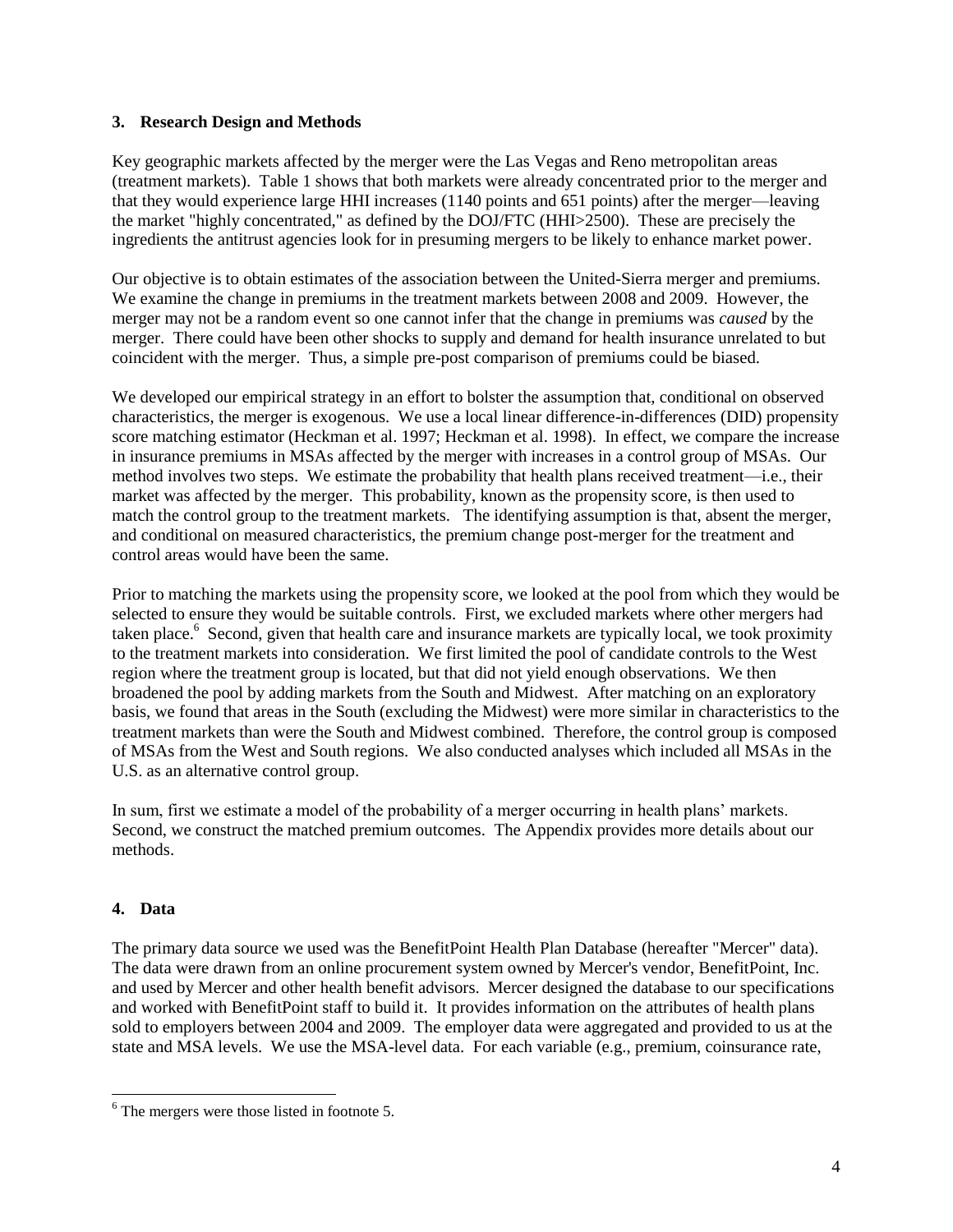copay), we have different features of the distributions, including the mean, median, minimum, maximum. We use the variable means in the analyses.

The unit of observation is a health plan, where a health plan is defined as a unique combination of a plan type (PPO, HMO), group size (2-199, 200+), geographic market (MSA) and year. An example of a health plan is a PPO plan for small groups in the Las Vegas area in 2008.

The analysis is limited to employee-only plans because we do not know the number of dependents in family plans. We also restrict the sample to plans that are fully insured, since under those plans insurers have more clearly defined roles and measurable influence on pricing. Fully insured plans are dominant in the small-group (and individual) markets; thus, our sample is largely based on small employers. The latter also ameliorates concerns that the employees underlying our MSA-level data may not live in the reported MSA.

We used these data for the dependent variable in the empirical analyses—*premiums*. The *premium* is defined as the average monthly price charged to an employee for single coverage in a health plan as defined above. The other variables we used from this data set describe the plan design and are the *coinsurance rate*, *office visit copay* and *deductible*. 7 In PPO observations, those variables pertain to medical expenses incurred while using in-network providers.<sup>8</sup>

The *coinsurance rate* is the average percentage of medical expenses paid for by the plan.<sup>9</sup> The *office visit copay* is the amount paid by the member for a physician office visit. Finally, the *deductible* is the amount of medical expenses that must be paid for by the insured member before expenses begin to be paid by the insurer.

The second data source is the HealthLeaders-InterStudy (HLIS) Managed Market Surveyors from 2004 to 2009.<sup>10</sup> We used their data on commercial enrollment in PPOs and HMOs to calculate market shares and concentration levels (HHIs).<sup>11</sup> We merged the HLIS data to the Mercer data by MSA and year. The extent of some of the metropolitan areas differed between data sets so we adjusted the HLIS areas to match them to Mercer's.<sup>12</sup>

l

<sup>7</sup> Because we use the MSA *averages* of the plan design variables, the interpretation of potentially missing values within MSA-level observations warrant attention. Specifically, the calculation of the averages should take into account the possibility of employer non-response to an attribute. It is not clear whether missing observations are true non-responses—e.g., the respondent did not know—or whether the plan simply did not include the relevant attribute, in which case its value should equal zero. If such zeroes are missing from the calculations, the distributions of coinsurance rates, copays and deductibles *within* MSA-level observations may be left-censored. Consequently, the averages of those variables may be slightly biased upward.

<sup>&</sup>lt;sup>8</sup> Since HMOs do not cover expenses for medical care when it is received out-of-network, the act of being in- or outof-network for HMOs is undefined.

<sup>&</sup>lt;sup>9</sup> There are two possible exceptions to this definition. Some plans require a member copayment for physician office visits, in which case the coinsurance rate applies to lab, x-rays, etc., and usually hospital services. The other exception is that some plans require a member copayment for inpatient hospital stays, in which case coinsurance applies to lab, x-rays, and sometimes office visits.

<sup>&</sup>lt;sup>10</sup> Managed Market Surveyors, ©2004-2009 HealthLeaders-InterStudy. All rights reserved. Managed Market Surveyor data may not be reproduced, distributed, displayed or modified, in whole or in part, by any means, without the prior written consent of HLIS.

 $11$  For a description of the construction process used to select a sample from which to calculate the market shares and HHIs, see the American Medical Association's *Competition in Health Insurance: A Comprehensive Study of U.S. Markets.*

 $12$  For details about the matching, see the Appendix, Section 4.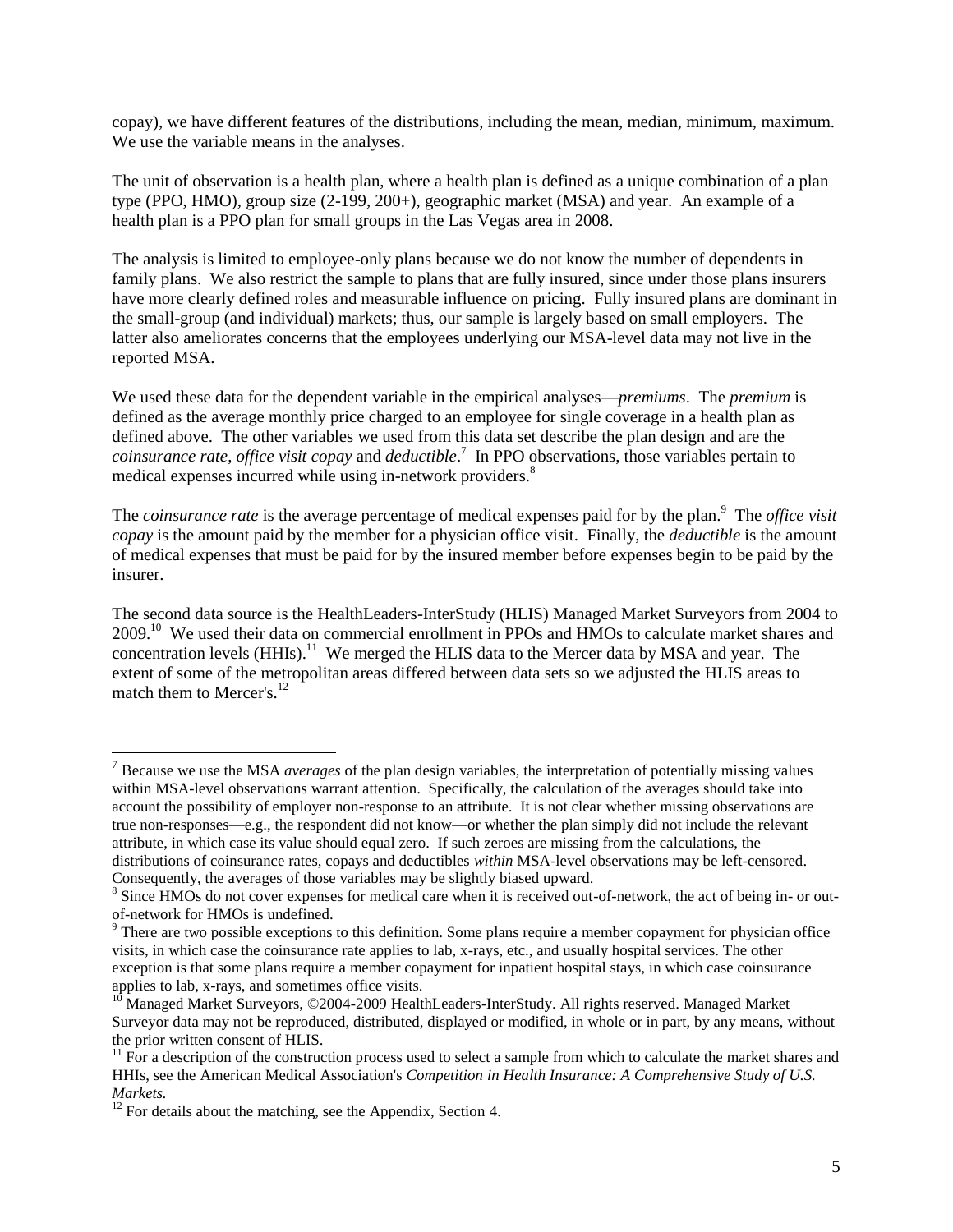We then supplemented those data with data from other sources.<sup>13</sup> We merged data on Medicare Parts A and B expenditures from the Centers for Medicare and Medicaid Medicare Advantage Rates and Statistics (FFS Data). Unemployment rate data were obtained from the Bureau of Labor Statistics Local Area Unemployment Statistics. Per-capita income data came from the Bureau of Economic Analysis Local Area Personal Income. Finally, data on demographics (age, racial, and gender make-up of the MSA) came from the U.S. Census Bureau's Population Estimates.

The merged data sample contained 75 MSAs in 2004 and increased to approximately 250 MSAs in 2009. Other restrictions reduce the sample size. First, the propensity score method matched a subset of the available control markets—i.e., those with similar observable characteristics. Second, we restricted the sample to the two-year experimental period for our case study (2008-2009). Third, our dependent variable is the *difference* in premiums between 2008 and 2009 so there is only one observation per plan for the two years. Therefore, we have 187 health plan observations (5 treated and 182 non-treated) in two treatment markets and 92 control markets.

## **5. Results**

l

We begin the empirical analysis by assessing whether our propensity score matching method performed well in matching control markets to the treatment group. Recall that we sought control markets that are similar to treatment markets in characteristics that determine premiums and premium growth. Table 2 shows the pre-merger differences in characteristics between the treatment and control areas. In general, the table shows that they are similar. The notable exception is baseline (pre-merger) premiums. The average monthly premium level for the control markets is about \$67 higher (18 percent) than for the treatment group. This is partly because the plans in control markets were more likely to be PPO. If we limit the comparison to PPOs, the difference shrinks to \$45 and becomes statistically insignificant. This does not undermine our empirical analysis because we identify the model using *changes* in premiums. The only other statistically significant difference is by gender. However, it is very small in magnitude; it achieves statistical significance because the standard errors are very small. Finally, there is a statistically *insignificant* difference in the deductible; however, this is in part because the control sample is more likely to be PPO—a plan type which is more likely to include a deductible. In sum, the results in Table 2 suggest that our conditioning variables performed well in matching and yielded a suitable control group for the analysis.

Figure 1 shows premium trends of health plans in the treatment (merger) and control (non-merger) groups. Although premiums went up after the merger for both groups, the premium increase in treatment markets was relatively larger than the premium increase observed for the control markets. Perhaps more important, and consistent with the evidence in Table 2, Figure 1 shows no difference in premium changes prior to the merger between the treatments and controls. These findings are preliminary evidence that the United-Sierra merger resulted in higher premiums in Nevada's health insurance markets.

The main DID regression results are presented in Table  $3<sup>14</sup>$ . The results corroborate the preliminary graphical evidence. The estimates indicate a large, significant, positive association between the United-Sierra merger and premiums. The table shows that premiums increased by 13.7 percent in treatment markets compared to the controls in the wake of this merger.

If our identifying assumption is valid—i.e., that the premium change in the treatment markets would have been the same as the controls' absent the merger—then we can give the estimates a causal interpretation.

<sup>&</sup>lt;sup>13</sup> In observations where the MSAs also differed from Mercer's, we took the same approach as with the HLIS data to match the MSAs.

 $14$  The results from the estimation of the propensity score (Eq. 1) are in the Appendix, Table A1.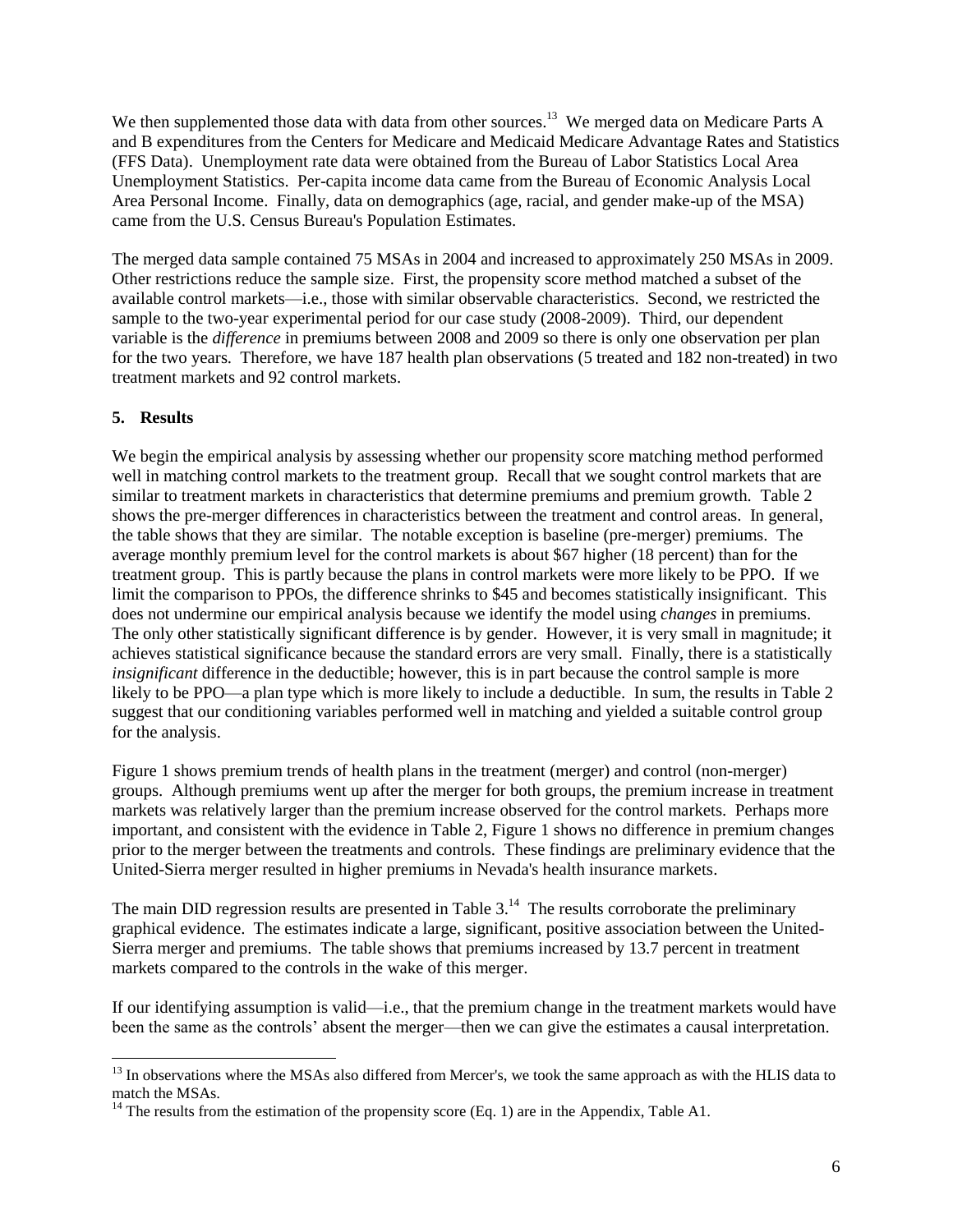In addition to using economic theory to guide our empirical analysis and being careful in selecting a suitable control group, below we bolster our evidence that our estimate of the premium impact of the United-Sierra merger is robust.

# **6. Sensitivity Analyses**

We conducted a series of sensitivity analyses to assess the robustness of the empirical results. One way to assess the validity of our research design is to examine whether treatment and control markets have similar trends in premiums prior to the merger. This would indicate that the control groups perform well in controlling for demand and supply shocks to health insurance services. For this model we were able to increase the sample size by specifying the dependent variable (premiums) in levels rather than differences, and adding the additional pre-merger year (2007) to the sample. Another difference between this and the propensity score matching method above is that we are able to include more conditioning variables in this model. In addition to the conditioning variables used previously, this model also controls for gender-specific age categories and interactions between plan design and plan type.<sup>15</sup> Finally, the present model does not control for baseline premiums. In short, these estimates are from a weighted DID regression model in which treatment (merger) was interacted with the pre-merger year in order to test for pre-existing trends in premiums. The formal model and its description are presented in Section 3 of the Appendix.

Key statistics from estimation of this model are presented in Table 3. The estimates for the independent variables appear in Table A2. Table 3 again shows a large, statistically significant association between the United-Sierra merger and premiums. More important, the interaction of treatment status with the premerger year yielded a coefficient estimate equal to zero. This indicates that that there were no differences in premium changes between the treatment and control markets prior to the merger. This bolsters our identifying assumption that, conditional on the observable characteristics, the United-Sierra merger is exogenous.

We also performed other sensitivity analyses.<sup>16</sup> One analysis involved using all available MSAs in the U.S. as candidate markets for the control group, except for those where mergers took place. Again we found that our main results were robust. The estimate of the association between the merger and premiums actually rose to 14.7 percent and remained statistically significant.

In another analysis we limited the sample to PPO plans. Finally, although our main sample consisted mostly of small groups, we conducted a separate analysis where we restricted the sample to only small group plans. In both instances, our empirical results remained robust.

# **7. Conclusions**

 $\overline{a}$ 

In this paper, we examined the association between market concentration and prices in the health insurance industry. Economic theory suggests that these variables are endogenous, so simple OLS estimates of their association could be biased. To overcome this, we conducted a case study using a large merger between United and Sierra and used a difference-in-difference propensity score matching estimator to assess the impact of the merger on premiums.

<sup>&</sup>lt;sup>15</sup> Certain attributes of the plan design (e.g., coinsurance, deductible) are more likely to be utilized in one plan type than in another. For example, PPOs are strongly more likely than HMOs to use deductibles, and HMOs are more likely than PPOs to make use of office visit copays.

<sup>&</sup>lt;sup>16</sup> Results are available upon request.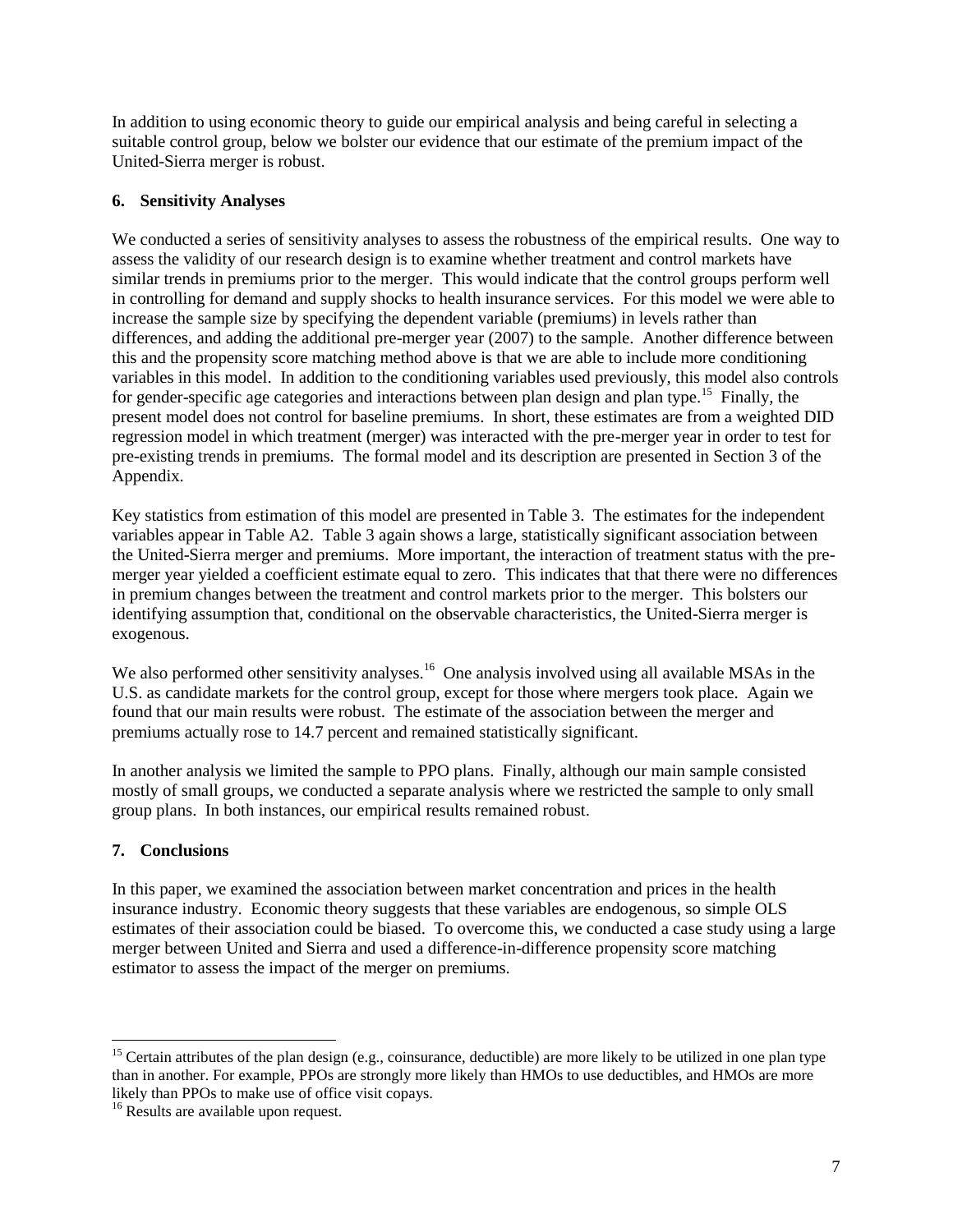Our empirical strategy identified markets that were affected by the merger (treatment group) and compared their post-merger premium changes to premium changes in markets with similar observable characteristics but that were not affected by the merger (control group). We provided evidence that the propensity score method performed well in matching the markets. The empirical results showed a large, positive association between the United-Sierra merger and premiums, and the estimate was statistically significant. It indicates that the merger was associated with 13.7 percent higher premiums in Nevada markets relative to a narrowly-defined control group. We performed several sensitivity analyses and found evidence that our results are robust and can be given a causal interpretation. For example, using all MSAs in the U.S. as an alternative control group, we found that the estimate of the premium effect of the merger was 14.7 percent.

Our estimate of the premium impact of the merger is larger than the estimate found by Dafny et al. (2012). Several factors may help explain the size of our estimate relative to theirs. One is that there may be differences in specific market conditions. Another is that the employer size in our sample is different. Whereas the data used by Dafny et al. (2012) was based on large employers, our sample was composed primarily of small employers. This is because we focused on fully insured plans, the vast majority of which are in the small group insurance market. All else equal, small employers may have less leverage than large employers when bargaining with insurers. We also focused on the fully insured because under those plans, insurers have more clearly-defined roles and measurable influence on pricing.

Our study has a few limitations. Because our main results are based on a case study, it is unclear whether they have external validity. Nevertheless, they add to the extremely limited evidence on the effect of market concentration on health insurance premiums. Also, although we control for observable factors coincident with the merger that might have affected premiums, our estimates would be biased if there were unobservable factors such as quality that increased after the merger.

In sum, the empirical evidence is consistent with the hypothesis that the merging insurers exercised their market power in the wake of the merger. If there were any benefits to consumers realized from the merger, we could not observe them, and we can infer that they did not come in the form of lower premiums. On the contrary, the evidence suggests that large health insurer mergers are anti-competitive and cause injury to consumers through an increase in the price of health insurance services.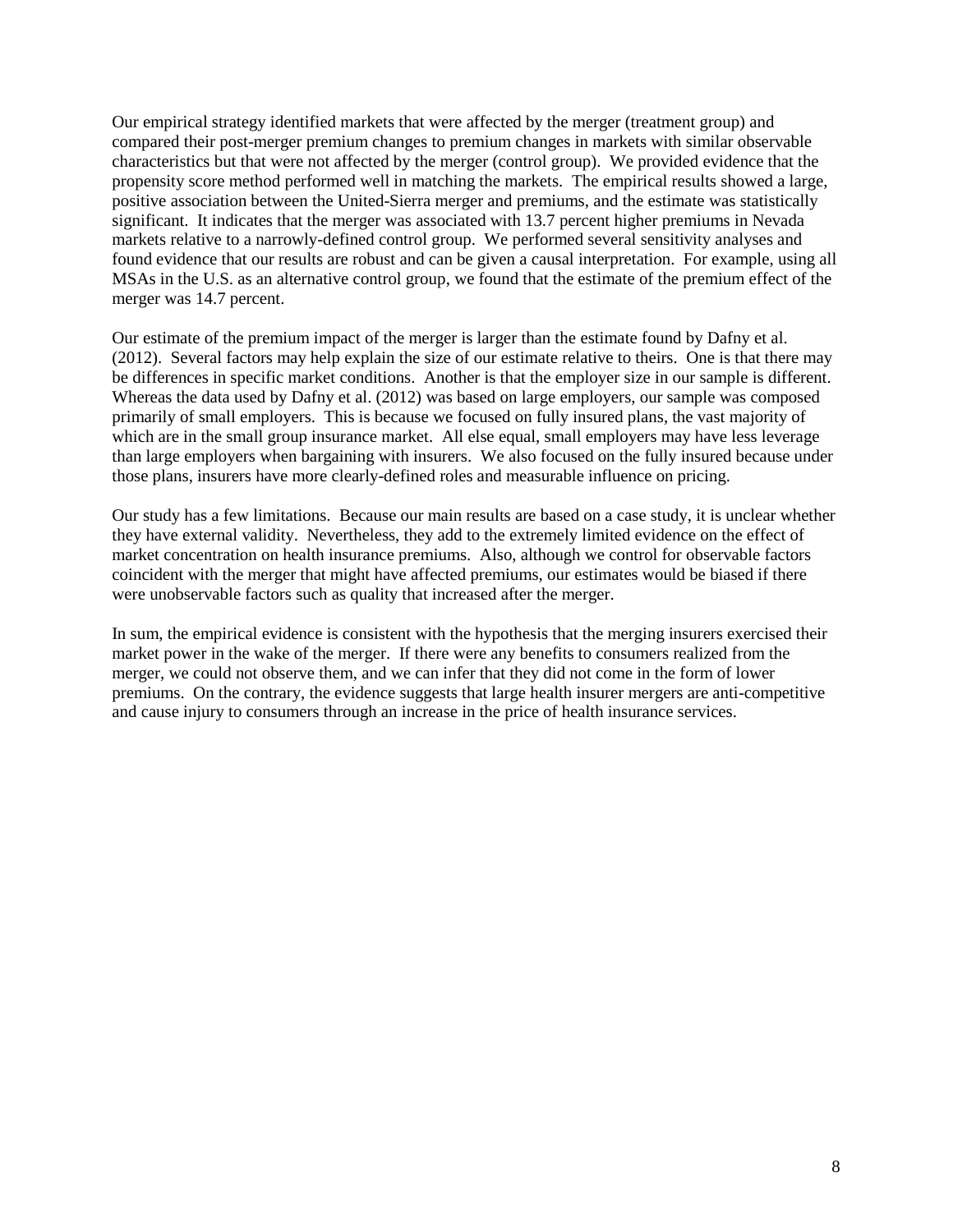| <b>Treatment (Merger) Markets</b> |        | Pre-merger<br>Market Shares (%) | Pre-merger<br>HHI | Change in<br><b>HHI</b> |
|-----------------------------------|--------|---------------------------------|-------------------|-------------------------|
|                                   | (1)    | (2)                             | (3)               | (4)                     |
| Las Vegas                         | United | 16                              | 2054              | 1140                    |
|                                   | Sierra | 35                              |                   |                         |
|                                   |        |                                 |                   |                         |
| Reno                              | United | 12                              | 1929              | 651                     |
|                                   | Sierra | 27                              |                   |                         |

Table 1. Shares and Concentration Levels in Treatment Markets – United-Sierra Merger

*Notes*: Treatment markets are *metropolitan statistical areas* (MSA) as defined by the U.S. Office of Management and Budget (OMB). Premerger data are from January 1, 2008.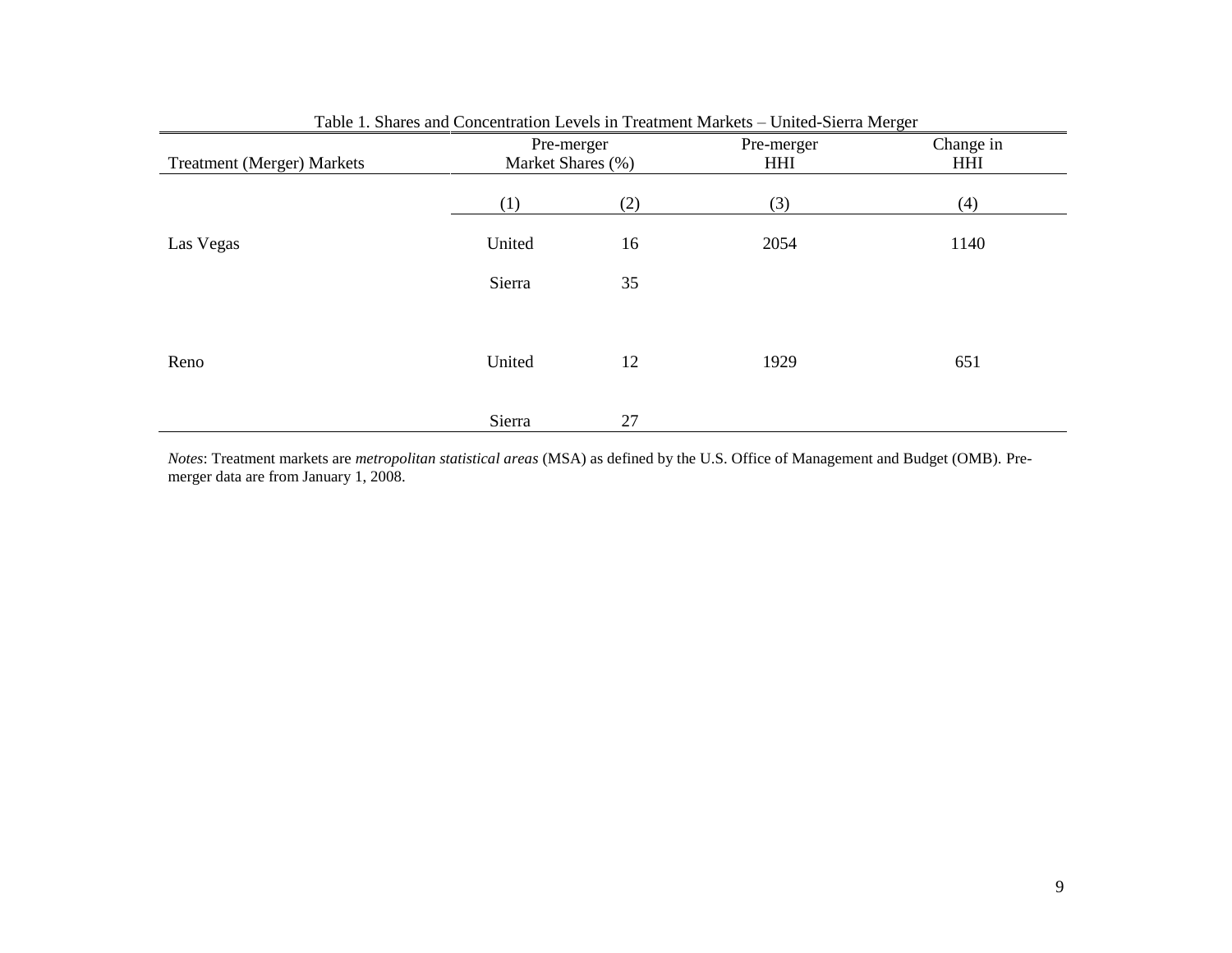| Variable                              | <b>Treatment Markets</b> | <b>Control Markets</b> | Difference |
|---------------------------------------|--------------------------|------------------------|------------|
|                                       | (1)                      | (2)                    | (3)        |
| Premium $(\$)$                        | 299.50                   | 366.90                 | $-67.41*$  |
|                                       | (53.07)                  | (66.48)                |            |
| Coinsurance                           | 0.116                    | 0.122                  | $-0.006$   |
|                                       | (0.081)                  | (0.071)                |            |
| Copay $(\$)$                          | 20.73                    | 21.18                  | $-0.45$    |
|                                       | (3.14)                   | (4.57)                 |            |
| Deductible (\$)                       | 411.27                   | 640.74                 | $-229.47$  |
|                                       | (336.12)                 | (413.17)               |            |
| <b>HHI</b>                            | 2915                     | 2942                   | $-27$      |
|                                       | (394)                    | (1070)                 |            |
| Unemployment rate                     | 0.047                    | 0.047                  | $-0.000$   |
|                                       | (0.001)                  | (0.015)                |            |
| Medicare Part A costs per capita (\$) | 345.43                   | 328.30                 | 17.13      |
|                                       | (45.12)                  | (46.39)                |            |
| Medicare Part B costs per capita (\$) | 334.27                   | 324.71                 | 9.56       |
|                                       | (42.00)                  | (68.11)                |            |
| Share of MSA Population who are:      |                          |                        |            |
| White (non-Hispanic)                  | 0.541                    | 0.592                  | $-0.051$   |
|                                       | (0.073)                  | (0.151)                |            |
| Black (non-Hispanic)                  | 0.081                    | 0.128                  | $-0.047$   |
|                                       | (0.033)                  | (0.107)                |            |
| Hispanic                              | 0.272                    | 0.200                  | 0.072      |
|                                       | (0.033)                  | (0.159)                |            |
| Female                                | 0.491                    | 0.505                  | $-0.014**$ |
|                                       | (0.001)                  | (0.011)                |            |
| Age > 64                              | 0.108                    | 0.126                  | $-0.018$   |
|                                       | (0.006)                  | (0.040)                |            |
| Per-capita income (\$)                | 40,387                   | 41,290                 | $-903$     |
|                                       | (2545)                   | (8971)                 |            |
| Observations                          | 5                        | 182                    |            |

Table 2. Pre-Merger Differences in Characteristics between Treatment Markets and Control Markets

*Notes*: Treatment markets are MSAs that were affected by the United-Sierra merger—i.e., Las Vegas, NV and Reno, NV. Control markets are MSAs that were not affected by the merger *and* that have similar observable characteristics to the merger markets based on a propensity score matching method. Data for most variables are from Jan. 1, 2008, except for the HHI, unemployment rate and Medicare costs per capita, which are from Jan. 1, 2007.

\*\* Significant at the 1 percent level.\* Significant at the 5 percent level.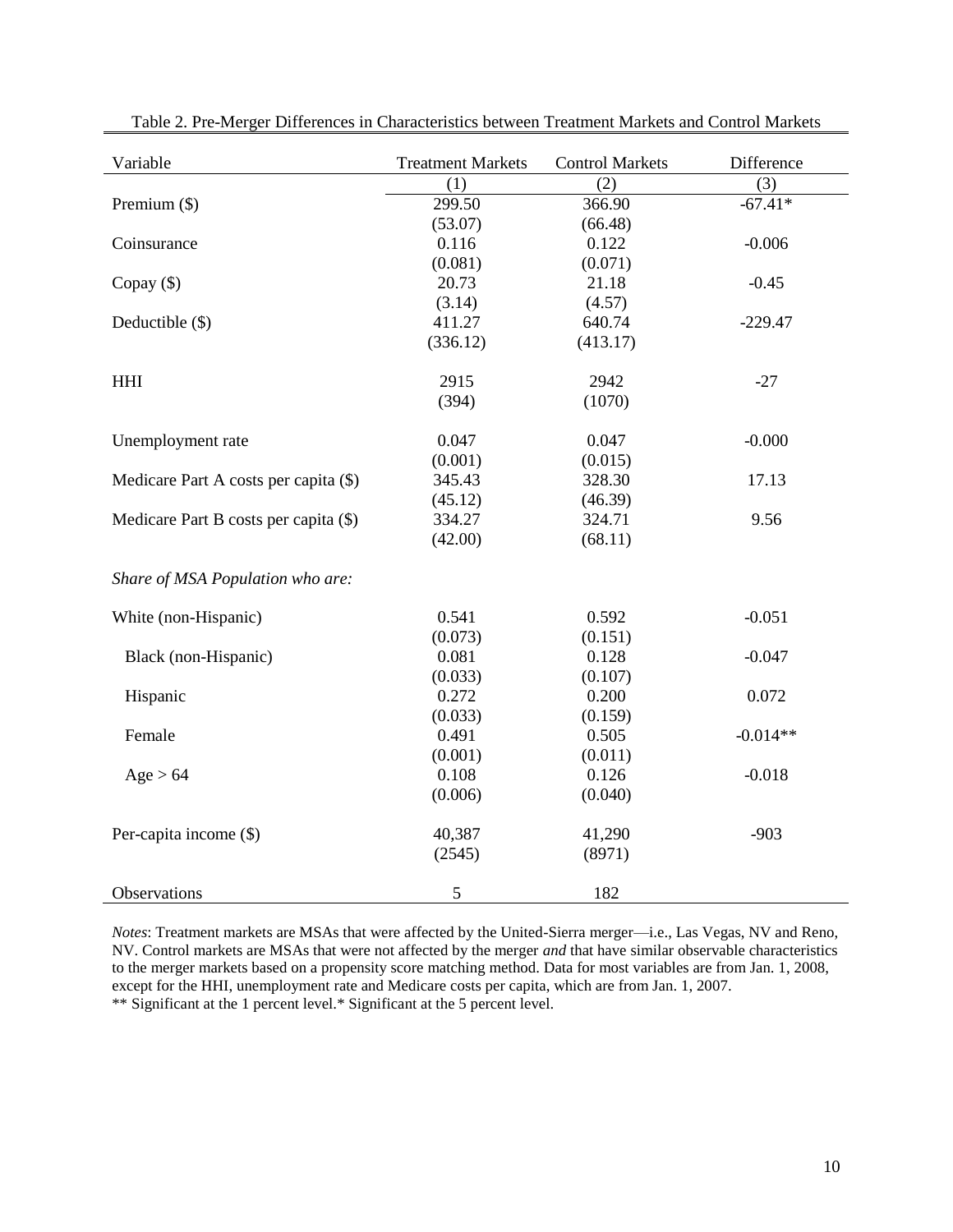

Figure 1. United-Sierra 2008 Merger: Premium Trends in Treatment (Merger) and Control Markets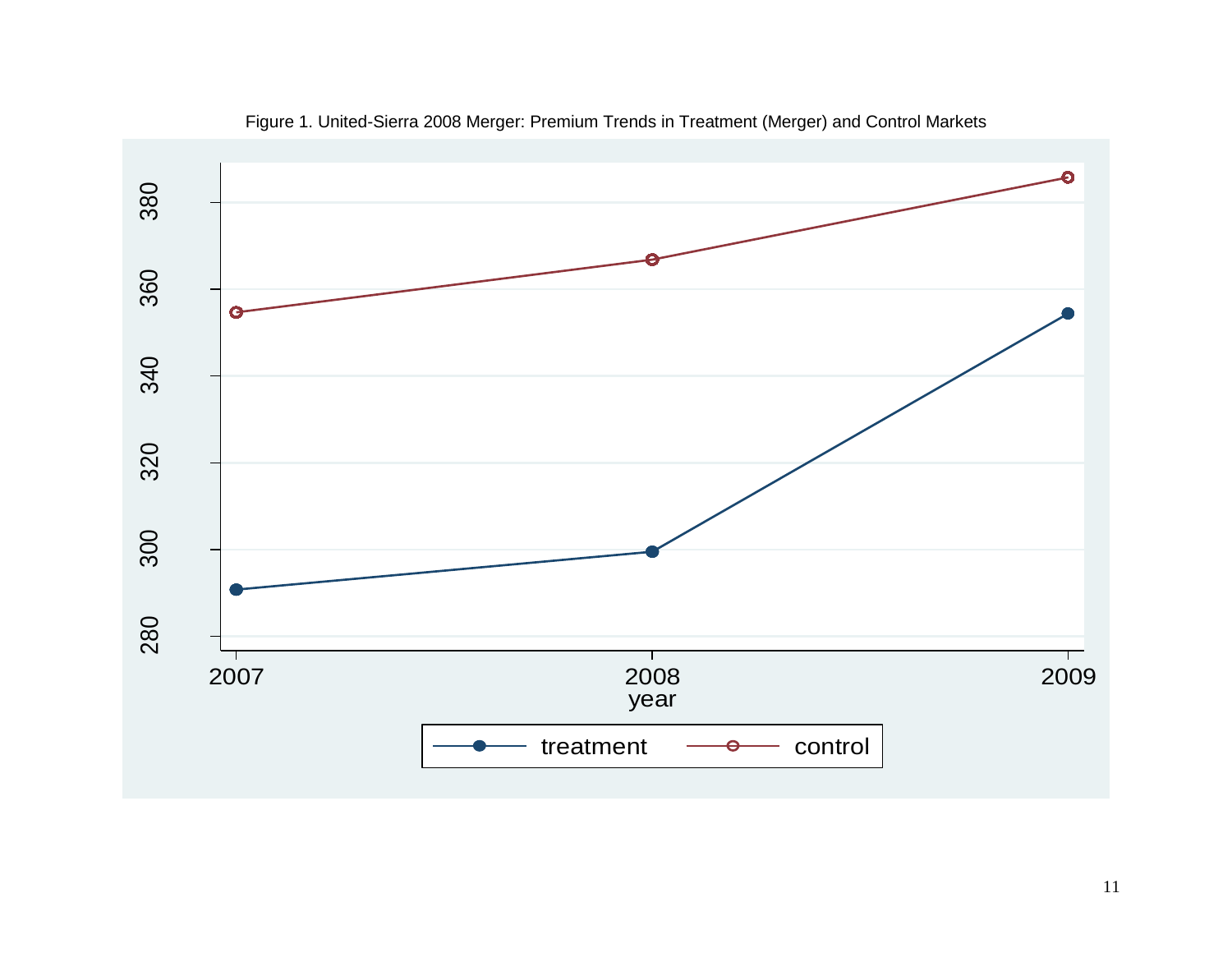|                               | Local Linear               |                             |
|-------------------------------|----------------------------|-----------------------------|
| Variable                      | <b>Regression Matching</b> | Validity of Research Design |
|                               | (Study Period: 2008-2009)  | (Study Period: 2007-2009)   |
|                               | (1)                        | (2)                         |
|                               |                            |                             |
| TREAT*POST                    | $0.137*$                   | $0.232**$                   |
|                               | (0.054)                    | (0.073)                     |
| TREAT*PRE                     |                            | 0.014                       |
|                               |                            |                             |
|                               |                            | (0.036)                     |
| <b>Bootstrap Replications</b> | 50                         |                             |
| Observations                  | 187                        | 516                         |

Table 3. Matching Estimates of the Effect of the United-Sierra Merger on Health Plan Premiums

*Notes*:

1. The dependent variable is the natural logarithm of the average monthly premium for single coverage. The unit of observation is a health plan (HP), where HP is defined as a unique combination of a plan type (PPO, HMO), group size (2-199, 200+), market (MSA), and year.

2. The TREAT\*POST estimates in column 1 are from a local linear difference-in-difference (DID) matching estimator. The first stage estimates appear in Appendix Table A1. POST is an indicator of whether the observation is from the post-merger year, 2009.

3. The propensity score from the model underlying column 1 was used as a weight for the regression estimates in column 2. The latter estimates are from a weighted DID regression model in which treatment was interacted with the pre-merger year. PRE is an indicator of whether the observation is from the pre-merger year, 2007. The model underlying column 2 tests for pre-existing trends in premiums. Appendix Table A2 and its *Notes* report the control variables for this model. Standard errors were calculated under the assumption that observations were not independent within MSA.

4. \*\* Significant at the 1 percent level.\* Significant at the 5 percent level.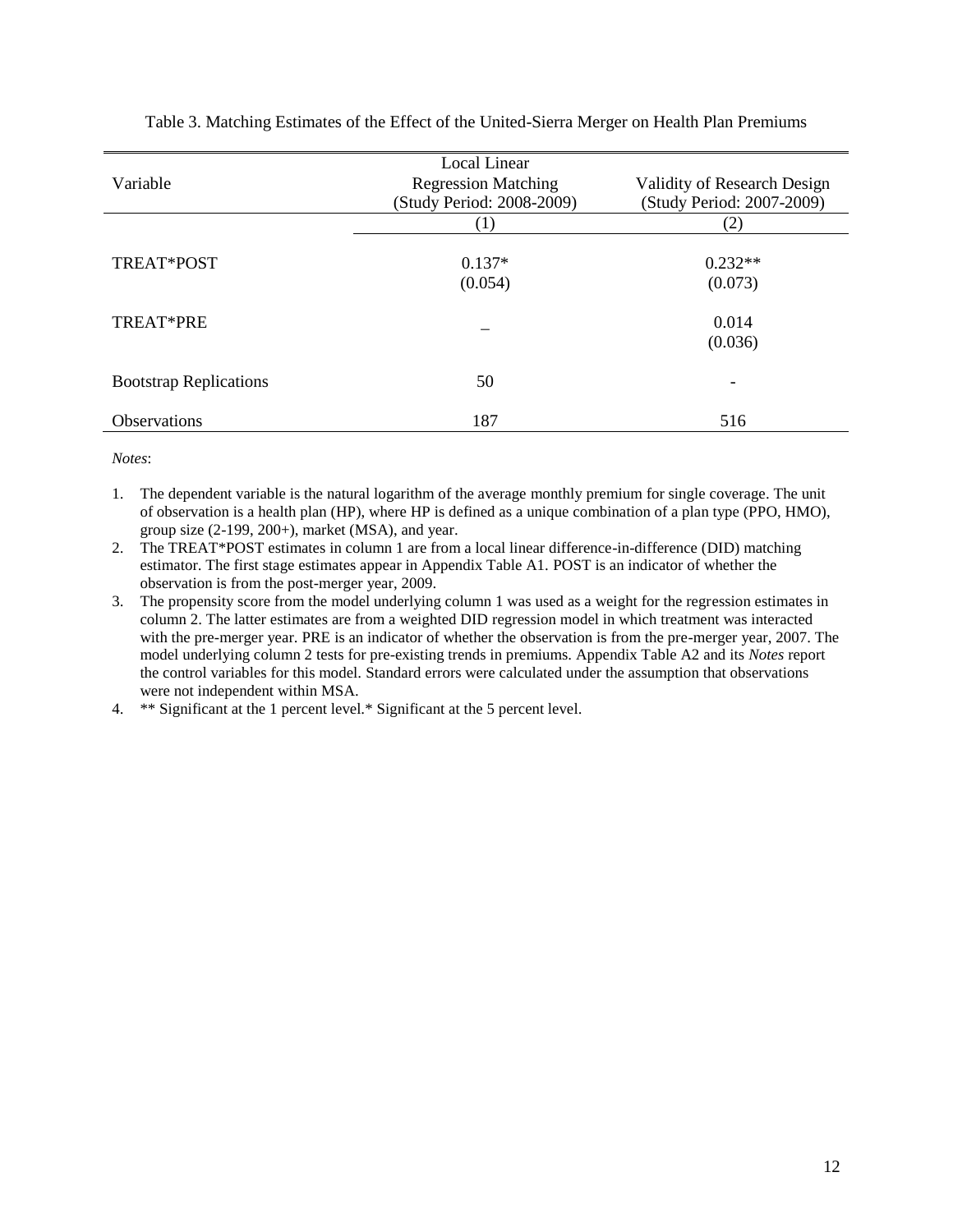#### **REFERENCES**

- American Medical Association. 2012. Competition in Health Insurance: A Comprehensive Study of U.S. Markets. Chicago: American Medical Association.
- Ashenfelter, O. and Hosken, D. 2010. The Effect of Mergers on Consumer Prices: Evidence from Five Mergers on the Enforcement Margin. Journal of Law and Economics, 53(3): 417-466.
- Ashenfelter, O. and Hosken, D. 2013. The Price Effects of a Large Merger of Manufacturers: A Case Study of Maytag-Whirlpool. American Economic Journal: Economic Policy, 5(1): 239-261.
- Bates, L.J., Hilliard, J.I., and Santerre, R.E. 2012. Do Health Insurers Possess Market Power? Southern Economic Journal, 78(4): 1289-1304.
- Carlton, Dennis. 2009. The Need to Measure the Effect of Merger Policy and How to Do It. Competition Policy International 5(1): Article 6.
- Dafny, L., M. Duggan and S. Ramanarayanan. 2012. Paying a Premium on Your Premium? Consolidation in the U.S. Health Insurance Industry. American Economic Review, 102(2): 1161-1185.
- Feldman, R. 1994. The Welfare Economics of a Health Plan Merger. Journal of Regulatory Economics, 6: 66-87.
- Heckman, J. 1974. Shadow Prices, Market Wages, and Labor Supply. Econometrica, 42: 679-694.
- Heckman, J., H. Ichimura, P. Todd. 1997. Matching as an Econometric Evaluation Estimator: Evidence from Evaluating a Job Training Program. Review of Economic Studies, 65(2): 605-654.
- Heckman, J., H. Ichimura, J. Smith, P. Todd. 1998. Characterizing Selection Bias using Experimental Data. Econometrica. 66(5): 1017-1098.
- Leuven E. and B. Sianesi. 2003. PSMATCH2: Stata module to perform full Mahalanobis and propensity score matching, common support graphing, and covariate imbalance testing. http://ideas.repec.org/c/boc/bocode/s432001.html. Version 4.0.6 17may2012 E. Leuven, B. Sianesi.
- Roy, A. 1951. Some Thoughts on the Distribution of Earnings. Oxford Economic Papers 3(2):135–46.
- Rosenbaum and Rubin (1983).The Central Role of the Propensity Score in Observational Studies for Causal Effects.Biometrika70 , 41-55.
- Simpson, J. and Taylor Christopher. 2008. Do Gasoline Mergers Affect Consumer Prices? The Marathon Ashland Petroleum and Ultramar Diamond Shamrock Transaction. Journal of Law and Economics, 51(1), 135-152.
- Todd, P. 1999. A Practical Guide to Implementing Matching Estimators. Available at <http://athena.sas.upenn.edu/~petra/papers/prac.pdf>

Waterson, M. 1984. Economic Theory of the Industry. Cambridge: Cambridge University Press.

Wholey, D., Feldman, R., and Christianson, J.B. 1995.The Effect of Market Structure on HMO Premiums. Journal of Health Economics, 14: 81-105.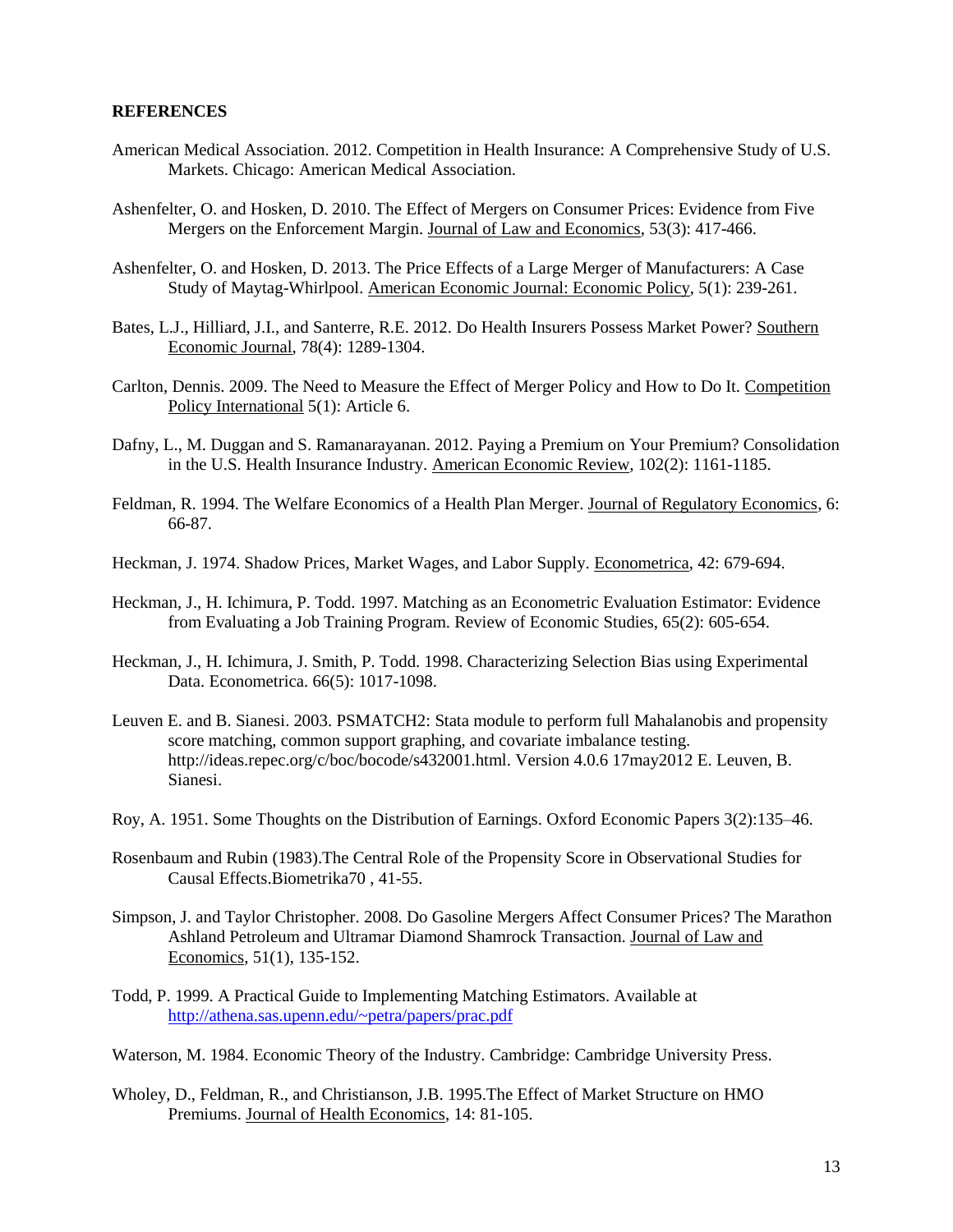# **Appendix**

## **Research Methodology**

The empirical strategy proceeds in two steps.<sup>17</sup> First we estimate a model of the probability of a merger occurring in health plans' markets. Second, we construct the matched premium outcomes. To guide the empirical analysis, we rely on two economic theories. We consider models of competition in the spirit of Waterson (1984), Feldman (1994) and Wholey et al. (1995), and we combine them with models of selection and matching (Roy 1951; Heckman 1974; Heckman et al. 1997; Heckman et al. 1998). Economic theory predicts that firms merge in markets where the merger would increase their profits.<sup>18</sup>

Consider the following notation:

- Let  $Y<sub>l</sub>$  denote the premium among health plans that received the treatment—i.e., a merger affected their market.
- Executive Let  $Y_0$  denote the premium without treatment—i.e., a merger did not affect their market.
- Let  $D = 1$  if health plans received treatment,  $D = 0$  otherwise.
- Let *X* denote other characteristics used as conditioning variables.
- Let  $P(X) = Pr(D = 1 | X)$

# **1. Step One: Probability of a Merger Occurring in a Health Plan's Market**

The last entry above is very important and is our first equation of interest:

(1) 
$$
P(X) = Pr(D = 1 | X)
$$

 $\overline{a}$ 

The first step is to estimate equation (1)—also known as the propensity score—which is the probability of a merger occurring in health plans' markets. This involves selecting a set of conditioning variables *X*. The MSA fixed effects in the empirical model control for any unmeasured, time-invariant MSA-level factors that affect premiums. However, there may be other unmeasured, *time-varying* shocks to supply and demand of health insurance that were coincident with the merger and that also affected premiums. This is why we seek control markets that face such similar shocks. Accordingly, the first conditioning variable is baseline (pre-merger) premiums.

We assume that firms merge in markets that give them the ability to exercise market power. This ability will be a function of the competitive landscape and the elasticity (firm and market) of demand. Thus, we seek markets with similar competitive landscapes and demand elasticities. To the extent these factors are time-invariant, they would be captured by the market fixed effects. But if they vary over time, we need to control for them. Accordingly, a measure of market structure (i.e., HHI) is included as a conditioning variable. Also included in *X* is the local unemployment rate, which serves as a control for local economic conditions.

To control for the elasticity of demand, *X* also includes consumers' characteristics, including the MSA's per-capita income, the proportions of the population that are: age 65 and over, black, Hispanic, other race and female.

 $17$  We borrow freely from the guidance in Todd (1999) for implementing the matching estimator.

 $18$  In the spirit of the program evaluation literature, this is akin to a person choosing to enroll in a job training program only when the expected increase in earnings outweighs its expected costs (foregone earnings).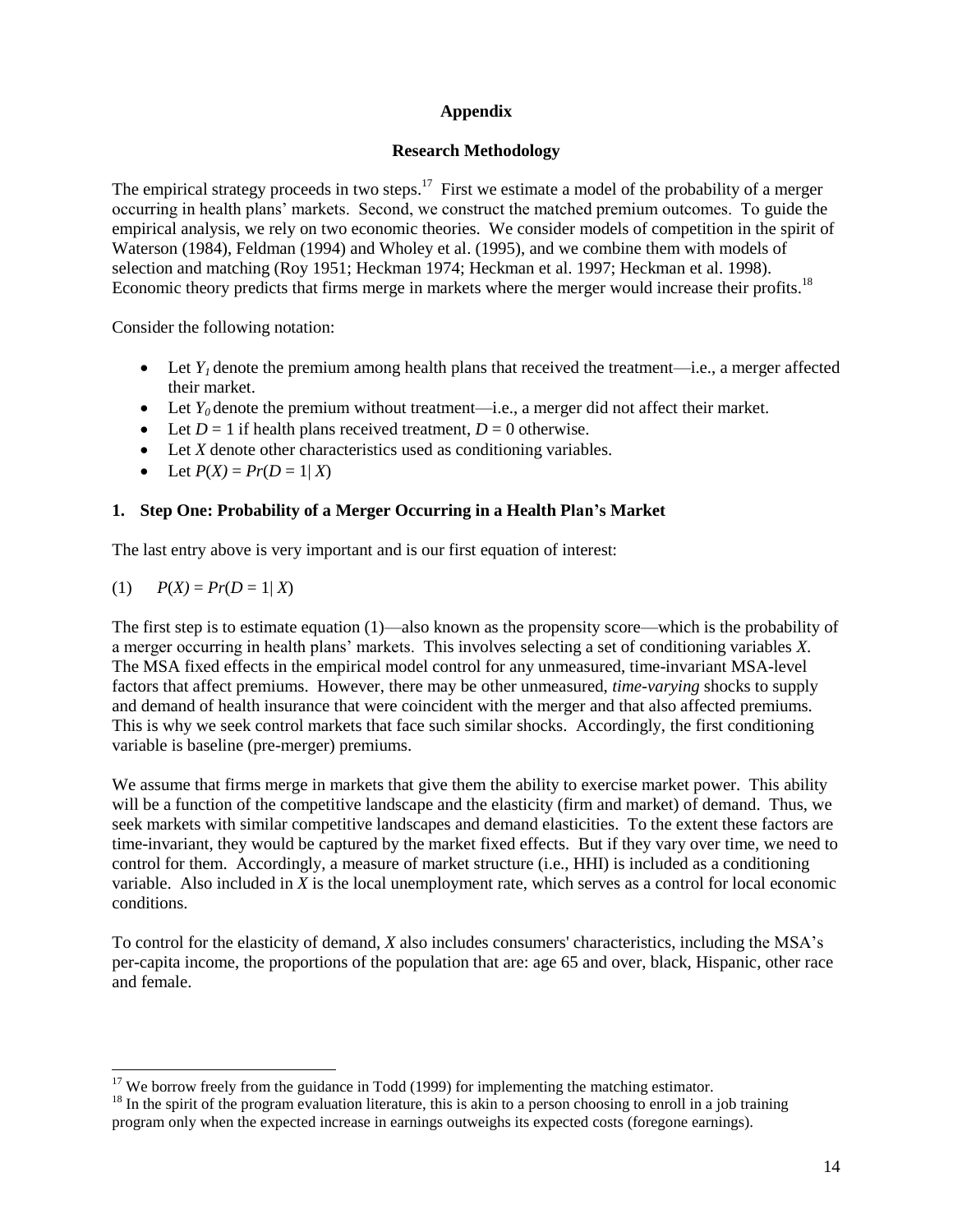Key inputs into the production of health insurance are hospital and physician services. Thus, to control for those supply costs, we also condition on the markets' health care expenditures (Medicare costs per capita, Parts A and B).

Finally, considering that plans may differ in characteristics that would affect their price, we control for the plan design. Specifically, we condition on the average of the MSAs' coinsurance rate, office copay and deductible.

#### **2. Step Two: Constructing the Matched Premium Outcomes**

The next step is to construct the counterfactual change in premiums, *Y0*. This is calculated as a weighted average of outcomes in the control markets, where the weights are positive functions of the propensity scores. The key parameter that we are interested in estimating is the *average treatment on the treated*  (ATT) effect. More formally, we estimate the following equation:

(2) 
$$
\Delta_{D=1}(X) = E(Y_1 - Y_0 | X, D = 1)
$$

The conditions to justify the application of the DID matching estimator are given by Eq. 3 and 4:

(3) 
$$
E(Y_{0t} - Y_{0t'}|P(X), D = 1) = E(Y_{0t} - Y_{0t'}|P(X), D = 0)
$$

(4) 
$$
0 < Pr(D = 1 | X) < 1
$$

Under these conditions, Eq. 2 can be estimated by the following equation:

$$
\Delta^{hat\{DID}}_{\substack{D=1}} = n_{1t}^{-1} \sum_{\substack{i=1\\ \{D=1\}}}^{n_{1t}} \{Y_{1ti}(X_i) - E^{hat}(Y_{0ti}|P(X_i), D_i = 0)\} -
$$

(5)

$$
n_{1t'}^{-1} \sum_{j=1}^{n_{1t'}} \{ Y_{0t'}(X_j) - E^{hat}(Y_{0t'j} | P(X_j), D_j = 0) \}
$$
  
{ $b_j = 1$ }

where  $n_{1t}$  and  $n_{1t}$  are the number of observations in the two time periods.

Constructing matched outcomes requires estimating  $E(Y_{0ti}|P(X_i), D_i = 0)$  and  $E(Y_{0t'}|P(X_j), D_j = 0)$ . We use a local linear regression (LLR) estimator to estimate those conditional means. The LLR of the conditional means is a weighted average of the comparison group outcomes, where the weights are a function of the log-odds ratio  $\log \frac{p^{hat(x_i)}}{1 - \frac{phot(x_i)}{2}}$  $\frac{P^{in}(X_i)}{1 - P^{hat}(X_i)}$ , where  $P^{hat}$  is the propensity score we estimated in Step One.

#### **3. Validity of the Research Design**

One way to assess the identification assumption underlying Eq. (2) is to examine whether treatment and control markets have similar year effects prior to the merger. To assess this possibility, we estimate the following equation: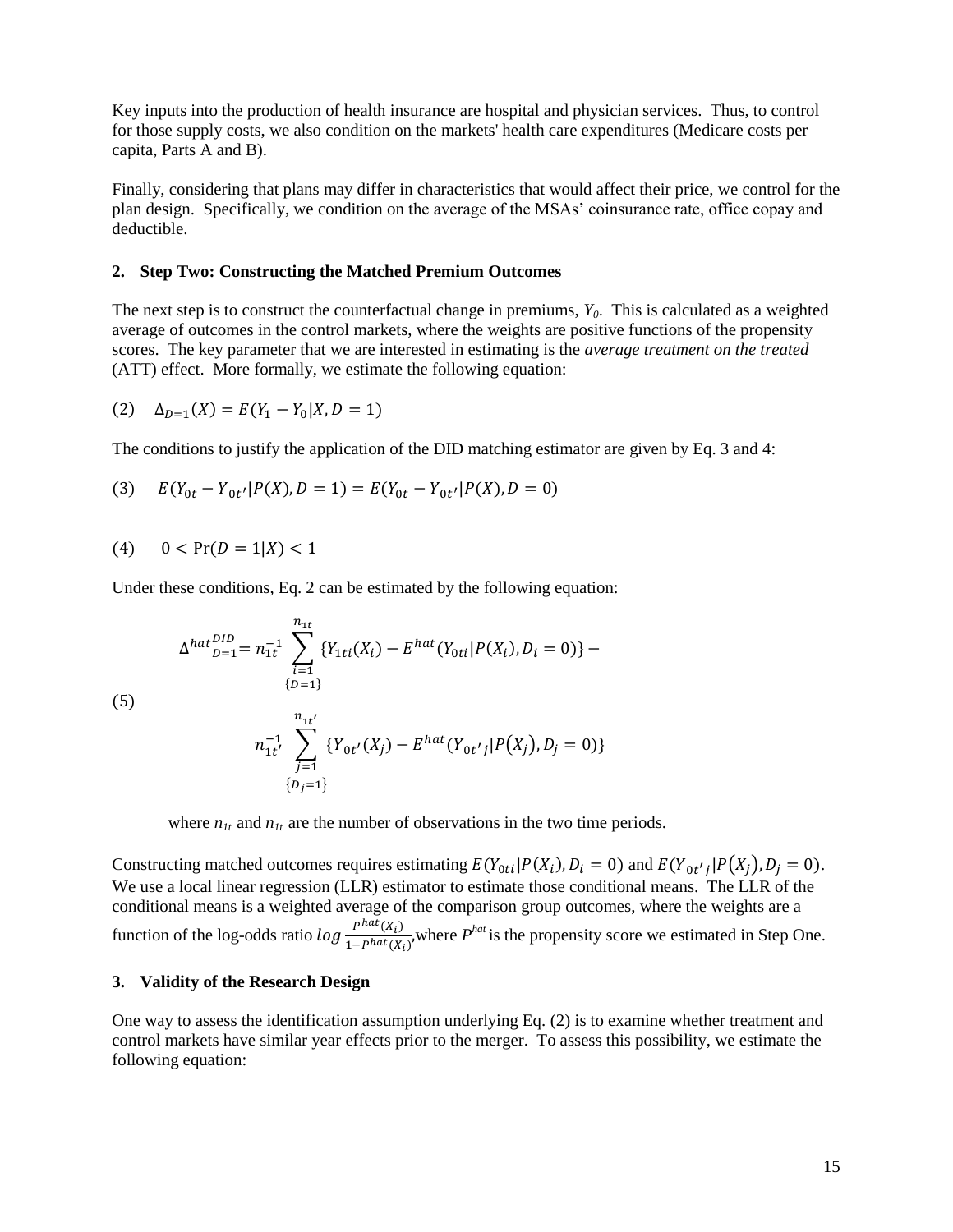In 
$$
prem_{mpg} = \mu_m + \tau_t + \beta_0 (TREAT_m * PRE_t) + \beta_1 (TREAL_m * MERG_t) + \beta_2 (TREAL_m * POST_t) + \varphi X_{mt-1} + \chi C_{mt} + \gamma design_{mpg} + \pi_p + \varepsilon_{mtpg}
$$

(6)  $g = 2 -199, 200 +$  (group sizes)  $p = PPO, HMO$  (plan types)  $t = 2007, \ldots, 2009$  (years)  $m = 1, \ldots, M$  (markets)

In Eq. (6), *TREAT* is an indicator (equal to one and zero otherwise) of whether a merger occurred in market *m*. *PRE* is an indicator of whether the observation is from the pre-merger year, 2007, *MERG* is an indicator of whether it is from the merger year, 2008, and *POST* is an indicator of whether it is from the post-merger year, 2009. Note that the main effect of the merger, *TREAT*, and the post-merger period, *POST*, cannot be identified in this model because of the inclusion of market (*μ*) and year (*τ*) fixed effects. The key independent variable in Eq. (6) is the interaction between *TREAT* and *PRE*. This is a test of the validity of our research design. If the design is valid, the coefficient on that pre-merger interaction should be equal to zero.

#### **4. Matching Plans to MSAs**

In general, the Mercer data only include metropolitan statistical areas [i.e., MSAs—as defined by the Office of Management and Budget (OMB)]. When MSAs extend across multiple states, there is a unique observation for each state-specific portion of the MSA. The HLIS metropolitan areas includes mostly MSAs, but also a few metropolitan divisions and New England Cities and Town Areas (NECTAs). For convenience, we refer to all areas as MSAs. When there was not an exact match between MSAs, we made our best efforts to match them appropriately. First, when the HLIS data came at the metropolitandivision level, and the corresponding Mercer MSA was located in a single state, we aggregated the HLIS areas to correspond to the Mercer MSA. Second, when the HLIS data came at the metropolitan division level, and the Mercer MSA extended across multiple states, we matched the HLIS area to the statespecific portion of the Mercer MSA that most closely corresponded to it geographically. Third, we matched the HLIS NECTAs to the Mercer MSAs with the same name. Finally, there were twelve Mercer MSAs that extend across multiple states, but for which there is only one observation in the HLIS. We merged the single HLIS MSA to the multiple observations for the Mercer MSA.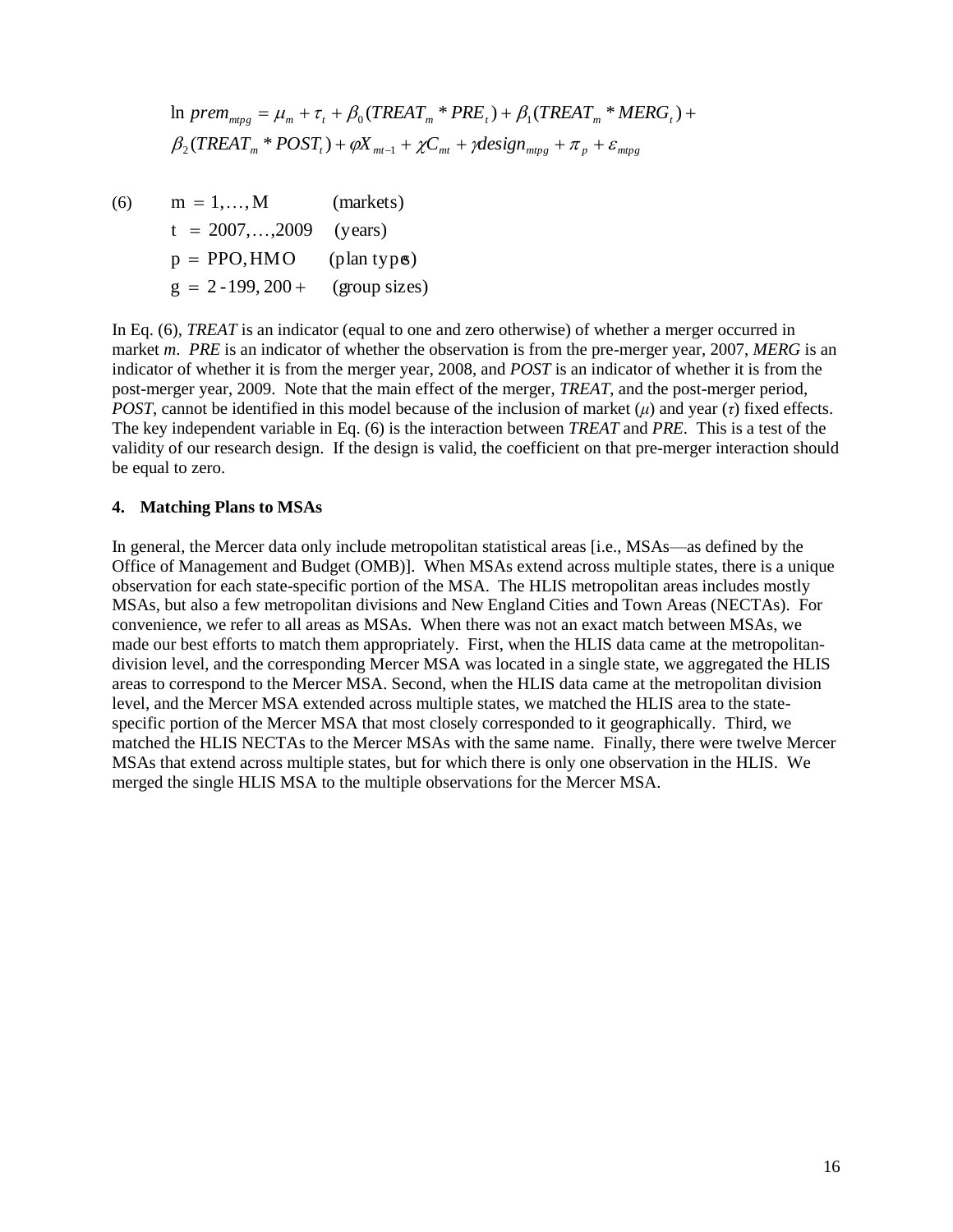| Pre-Merger Characteristics          | Coefficient           | <b>Standard Error</b> |
|-------------------------------------|-----------------------|-----------------------|
|                                     | (1)                   | (2)                   |
| Premium                             | $-0.037*$             | 0.017                 |
| $\mathop{\rm HHI}\nolimits$         | 0.0021                | 0.0015                |
| Coinsurance Rate                    | 16.49                 | 11.69                 |
| Copay                               | 0.074                 | 0.214                 |
| Deductible                          | $-0.005$              | 0.003                 |
| Unemployment rate                   | $-1.379$              | 1.422                 |
| (ln)Med. Part A cost per cap        | 6.272                 | 8.889                 |
| (ln)Med. Part B cost per cap        | 5.769                 | 10.68                 |
| % Population - Age $> 64$           | 0.337                 | 49.42                 |
| % Population - Black (non-Hispanic) | $-19.44$              | 22.27                 |
| % Population - Hispanic             | $-2.539$              | 12.14                 |
| % Population – Other Race           | 20.47                 | 19.46                 |
| % Population – Female               | $-164.6$ <sup>+</sup> | 86.24                 |
| Per-capita income (\$)              | 0.000                 | 0.000                 |
| Pseudo- $R$ -square                 |                       | 0.52                  |
| Observations                        |                       | 187                   |

## **Supplemental Results**

Table A1. Predicted Probability of a Health Plan being affected by the Merger (Treatment)

*Notes*: The dependent variable is a dummy variable equal to unity if the United-Sierra merger affected a health plan—i.e., if the market was Las Vegas, NV or Reno, NV. A health plan in this model is defined as a unique combination of a plan type (PPO, HMO), group size (2-199, 200+) and market (MSA). Data for most of the variables are from Jan. 1, 2008, except for the HHI, unemployment rate and Medicare costs per capita, which are from Jan. 1, 2007. \* Significant at the 5 percent level.<sup>+</sup> Significant at the 10 percent level.